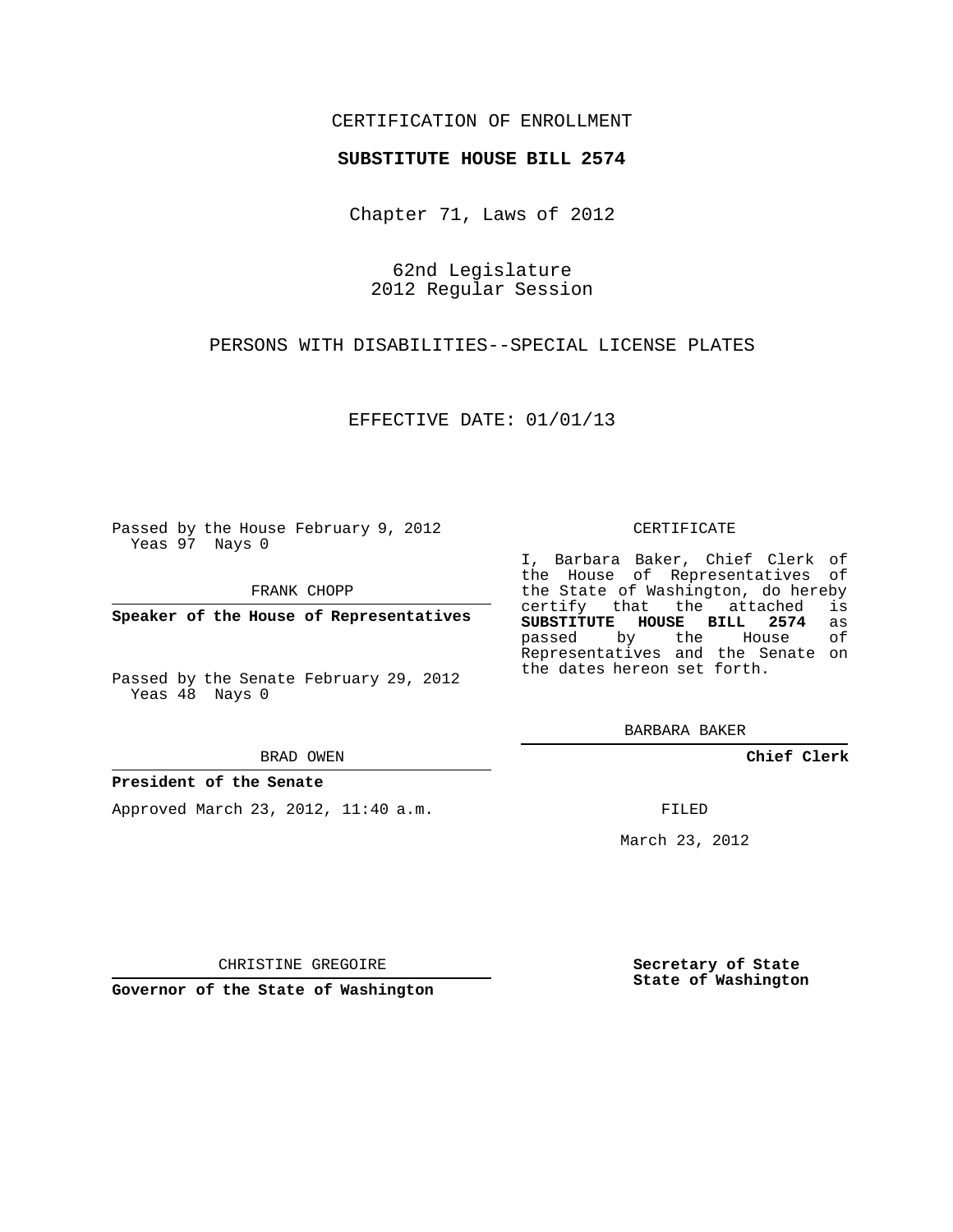## **SUBSTITUTE HOUSE BILL 2574** \_\_\_\_\_\_\_\_\_\_\_\_\_\_\_\_\_\_\_\_\_\_\_\_\_\_\_\_\_\_\_\_\_\_\_\_\_\_\_\_\_\_\_\_\_

\_\_\_\_\_\_\_\_\_\_\_\_\_\_\_\_\_\_\_\_\_\_\_\_\_\_\_\_\_\_\_\_\_\_\_\_\_\_\_\_\_\_\_\_\_

Passed Legislature - 2012 Regular Session

**State of Washington 62nd Legislature 2012 Regular Session By** House Transportation (originally sponsored by Representatives Kristiansen and Pearson)

READ FIRST TIME 01/31/12.

 1 AN ACT Relating to special license plates with a special year tab 2 for persons with disabilities; amending RCW 46.19.060; and providing an 3 effective date.

4 BE IT ENACTED BY THE LEGISLATURE OF THE STATE OF WASHINGTON:

 5 **Sec. 1.** RCW 46.19.060 and 2011 c 171 s 75 are each amended to read 6 as follows:

 7 (1) An additional fee may not be charged for special license plates 8 for persons with disabilities except for any other fees and taxes 9 required to be paid upon registration of a motor vehicle.

 (2) A registered owner who qualifies for special parking privileges as described in RCW 46.19.010 may apply to the department for special license plates for persons with disabilities or special license plates with a special year tab for persons with disabilities. Special license plates with a special year tab for persons with disabilities are 15 available on ((<del>the following</del>)) <u>any</u> special license plate ((<del>designs:</del>

16 PLATE TYPE ISSUED UNDER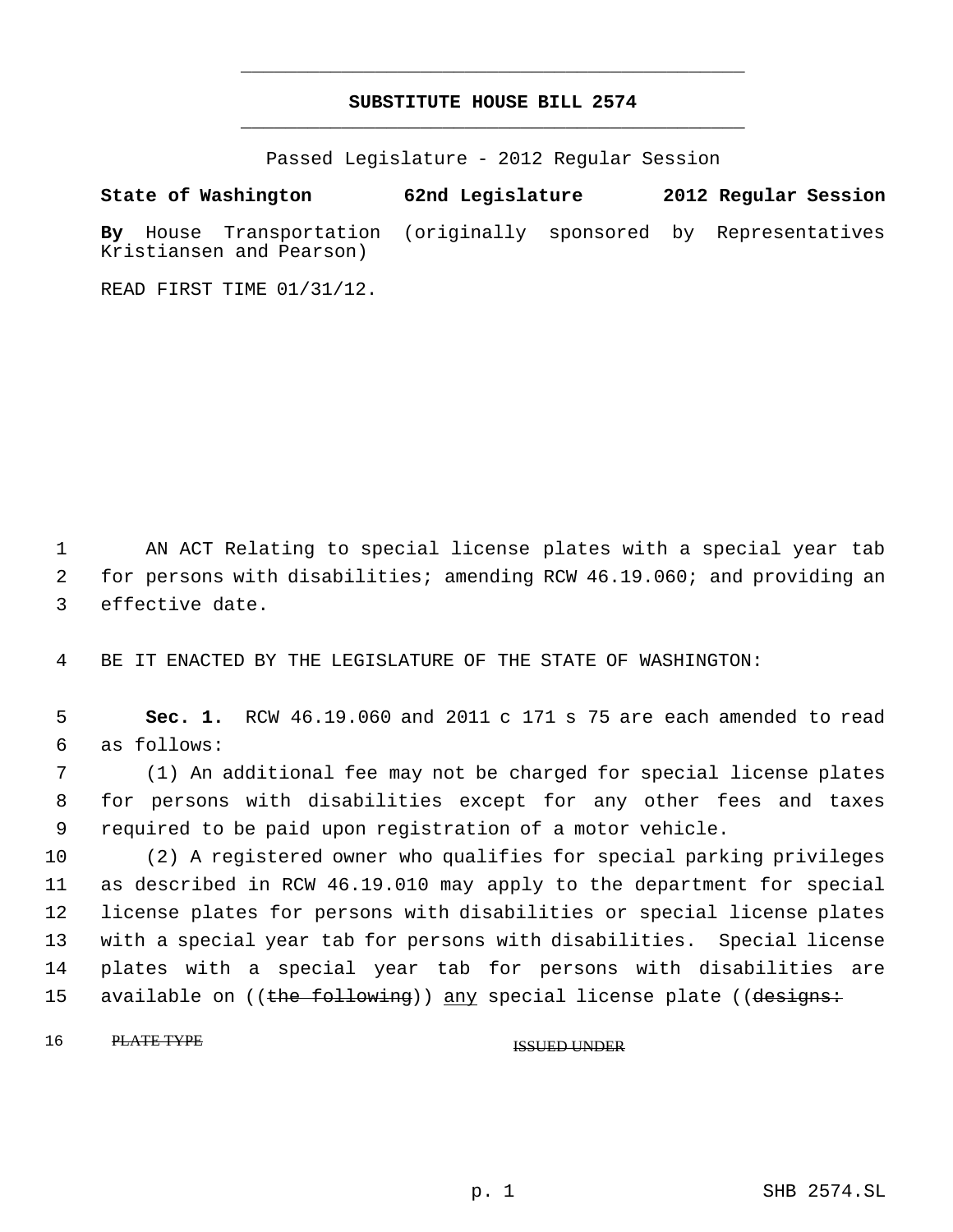| $\mathbf{1}$ | Armed forces collection                  | RCW 46.18.210   |
|--------------|------------------------------------------|-----------------|
| 2            | Baseball stadium                         | RCW 46.18.215   |
| 3            | Collegiate                               | RCW 46.18.225   |
| 4            | Disabled American veteran                | RCW 46.18.235   |
| 5            | Endangered wildlife                      | RCW 46.18.200   |
| 6            | Former prisoner of war                   | RCW 46.18.235   |
| 7            | Helping kids speak                       | RCW 46.18.200   |
| 8            | Keep kids safe                           | RCW 46.18.200   |
| 9            | Law enforcement memorial                 | RCW 46.18.200   |
| 10           | Pearl Harbor survivor                    | RCW 46.18.270   |
| 11           | Personalized                             | RCW 46.18.275   |
| 12           | Professional firefighters and paramedies | RCW 46.18.200   |
| 13           | Purple Heart                             | RCW 46.18.280   |
| 14           | Share the road                           | RCW 46.18.200   |
| 15           | Ski & ride Washington                    | RCW 46.18.200   |
| 16           | Square dancer                            | RCW 46.18.290   |
| 17           | <b>Washington lighthouses</b>            | RCW 46.18.200   |
| 18           | Washington's national park fund          | RCW 46.18.200   |
| 19           | Washington state parks                   | RCW 46.18.200   |
| 20           | Washington's wildlife collection         | RCW 46.18.200   |
| 21           | We love our pets                         | RCW 46.18.200   |
| 22           | Wild on Washington                       | RCW 46.18.200)) |

# 23 created under chapter 46.18 RCW, except the collector vehicle, horseless carriage, and ride share special license plates.

 (3) A registered owner who chooses to purchase special license plates as described in subsection (2) of this section shall pay the applicable special license plate fee, in addition to any other fees or taxes required for registering a motor vehicle.

 (4) Special license plates for persons with disabilities or special license plates with a special year tab for persons with disabilities must be renewed in the same manner and at the time required for the renewal of standard motor vehicle license plates under chapter 46.16A RCW.

 (5) Special license plates for persons with disabilities or special license plates with a special year tab for persons with disabilities may be transferred from one motor vehicle to another motor vehicle